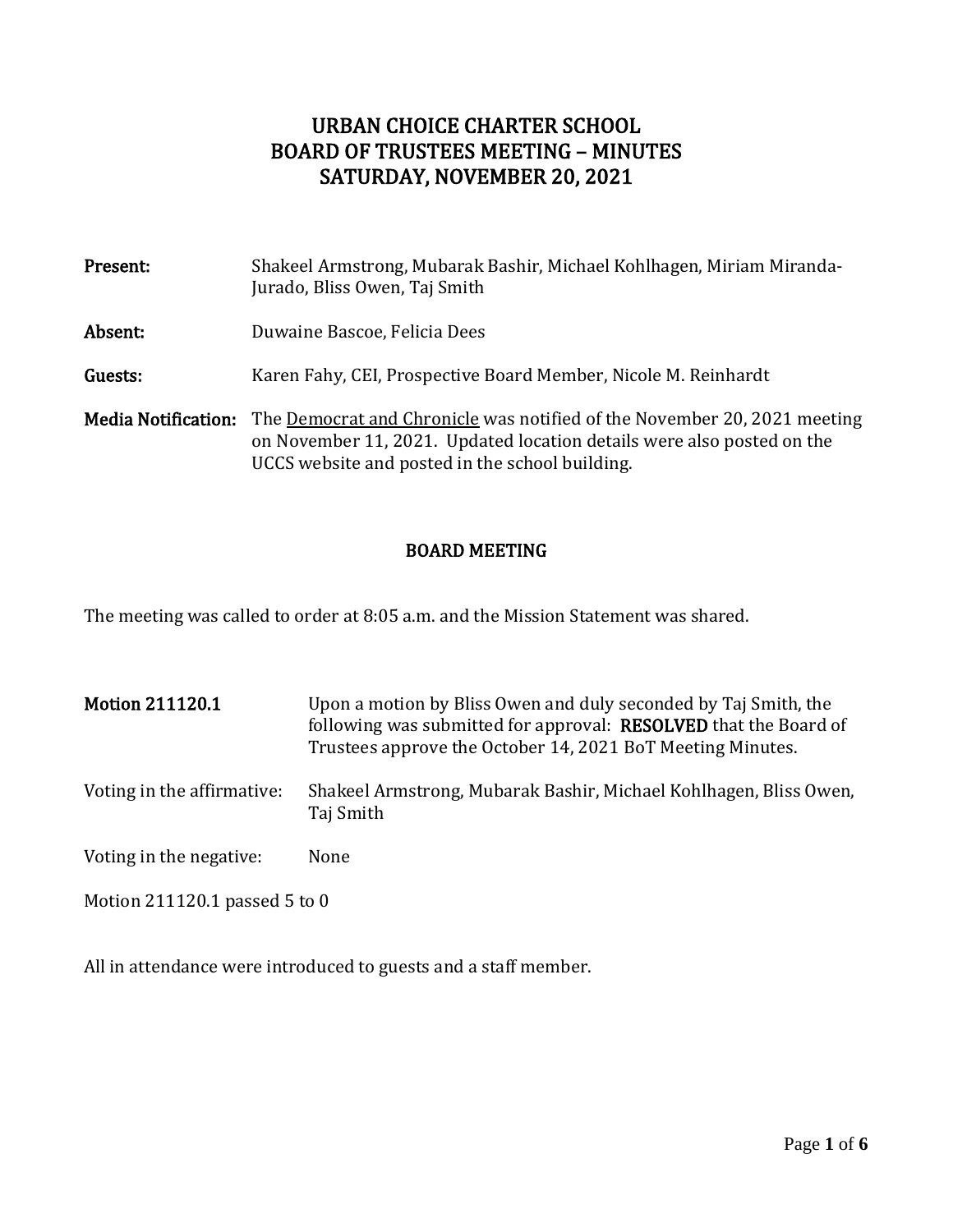# LEADERSHIP TEAM REPORT

#### Lynn McCarthy:

- $\triangleright$  A number of students left UCCS due to the busing schedule change (late start and late dismissal)
	- Some parents have been regularly picking up their students early resulting in loss of teaching time
		- $\checkmark$  Leadership is requesting that parents do not pick up their students until dismissal
	- Our late school day interferes with afterschool activities and some students do not arrive home until 6 p.m. or later
- $\triangleright$  Enrollment is at 376
	- K-1 is almost full and we are now at 381 enrolled with offers out
	- **•** Difficult to enroll students in grade eight often difficult situations and acclimating for less than one school year is challenging
	- Adjusting our response time for offers lowering to a 24-hour deadline vs. 72 hours so we can enroll students as soon as possible
	- Receiving students later in the school year creates challenges for acclimating and assimilating
		- ✓ We are assigning new students a "chaperone"
- $\triangleright$  Adjustment in busing schedule will not likely take place for this school year, but charter school groups are hoping to have their own busing district for the next school year
- $\triangleright$  Kelly Walker reported that two SPED students are being reviewed at this time which will increase to 41
- $\triangleright$  Wait list by grade level with a total of 330
	- Seventh grade is the largest group
	- Kindergarten is the lowest group
	- We are currently only one student below in Kindergarten with an offer extended
	- We continue to receive calls and are adding to our wait list
	- $\blacksquare$  6<sup>th</sup> grade openings at 5
- $\geq 22$  students have left UCCS since July 1
- $\triangleright$  Attendance data is not where we want to be mid-high 80's
	- Students are quarantining
	- Adjustments are in process that will allow students that have been exposed to a positive case to be tested daily for seven days while remaining in school
- ➢ Parent Engagement: Open House with 111 students represented
	- Hosted a shortened version held outside with a tent and split between three evenings
	- Six-person maximum tours of the building were conducted
	- Received positive feedback

#### Michael Samuel:

➢ Parent Advisory Committee meets every third Thursday of the month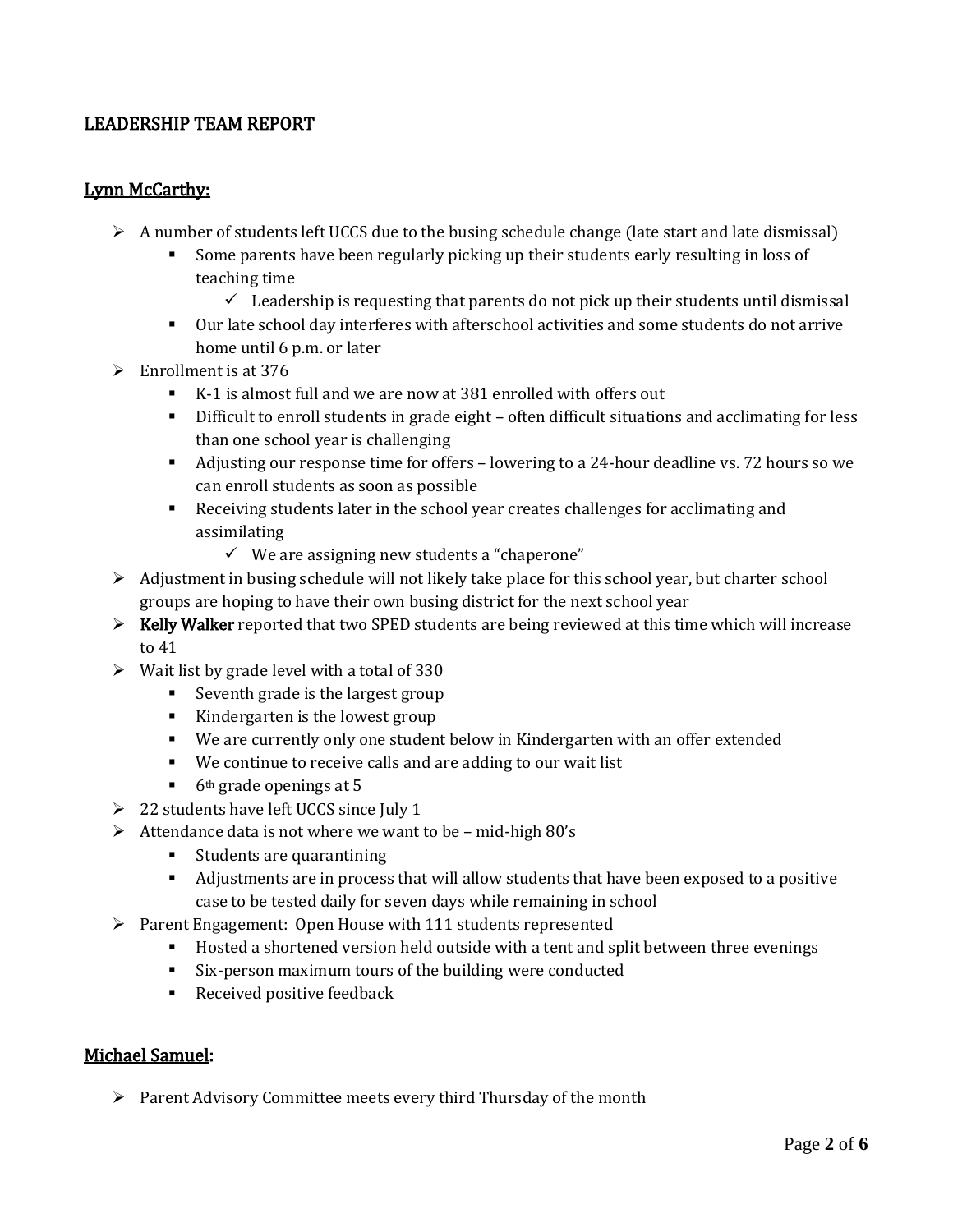- $\triangleright$  Families have been feeling disconnected from the school
- ➢ Family Night is scheduled for December 2 from 5:30-7:00 p.m.
	- Parents will set up a table
	- Discussed having the BoT set up a table
- ➢ Discipline Data was discussed
	- Alternative to Suspension and Out of School Suspensions
		- $\checkmark$  Fourth grade concerns: two Alternative to Suspension referrals and one out-ofschool suspension
	- Average referrals per day per month higher in September
		- $\checkmark$  Different interventions have been put in place to get referrals down
		- $\checkmark$  We are being consistent with reporting and are holding families accountable
		- $\checkmark$  Day of the week Wednesday is the highest day
		- $\checkmark$  Disrespect and contact (pushing/shoving)
		- $\checkmark$  Mr. Parris is monitoring
		- $\checkmark$  Time of day highest point is towards the end of the day when middle school students have their specials
		- $\checkmark$  Higher from 1-2 p.m. which is recess time
		- $\checkmark$  By student: down to one student for three referrals or more
		- $\checkmark$  Interventions have helped to decrease
- $\triangleright$  Staffing is at 65
	- 7 staff members resigned
	- Hired 3 with 4 positions open
	- Most left for suburban schools and for New York State Retirement
	- Student behavior in September and October contributed
	- Some staff have second jobs and childcare issues due to the late start and late dismissal
- $\triangleright$  The School Calendar was discussed since November 24 is no longer a school day. Determined that with the longer extra hours for each school day, there is no need to adjust
- $\triangleright$  Reviewed new data which cannot be compared with previous tests
	- Only multiple-choice part of the test
	- We chose to have our students take the written test, but it does not reflect the data we receive from the State
	- 59% of our eligible students were tested
		- $\checkmark$  Majority were our four day per week students SPED and ELL students
	- **•** Interim Assessment
	- Overall review of our students
	- Instructional focus is remaining the same
	- Key design elements

#### Chris Vernon:

- $\triangleright$  iReady has been taking a while to complete
	- First grade and K started later
	- Wrapped up this week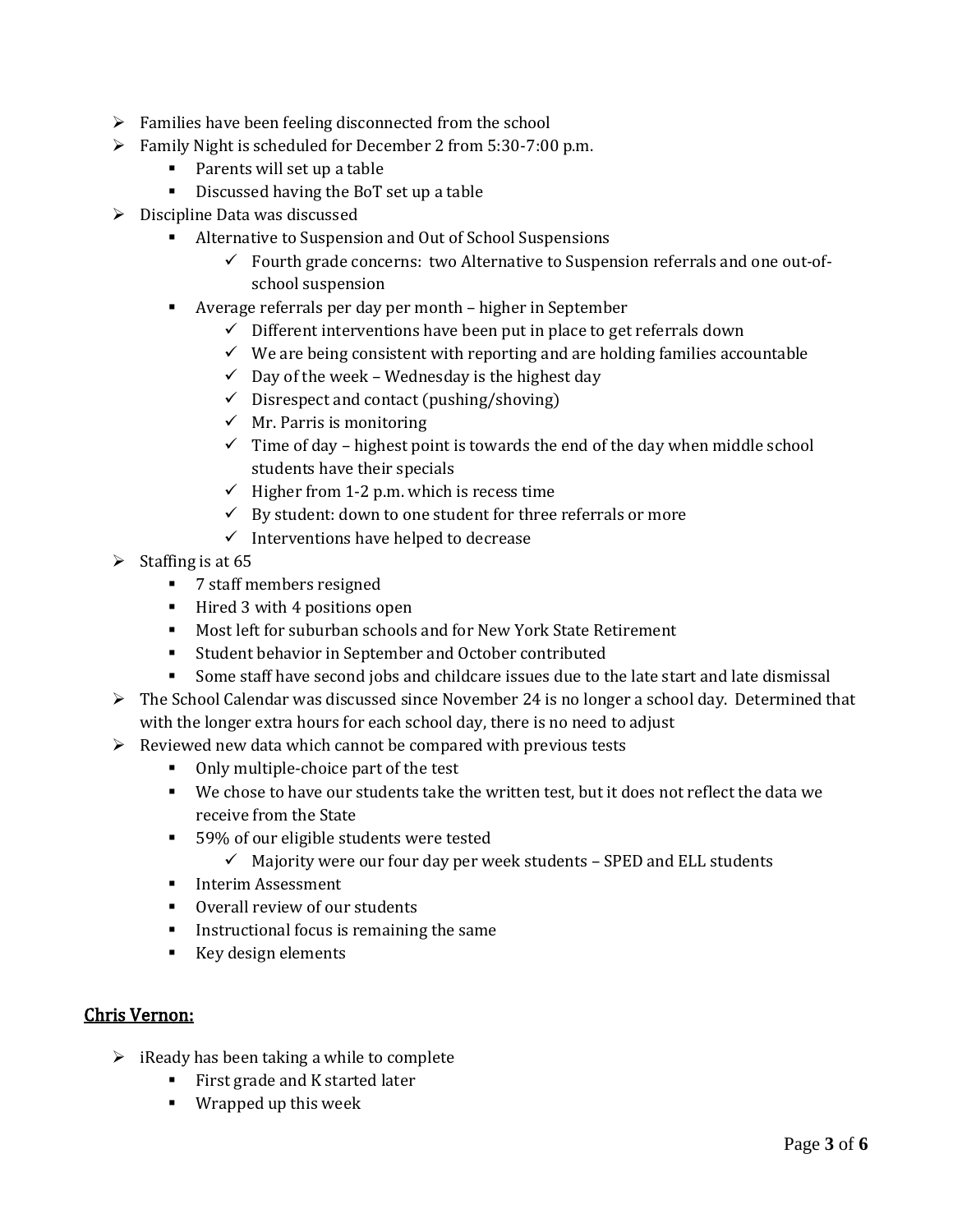- No surprises
- Very difficult to make comparisons to last year many assessments were taken at home and we could not control the environment
- Overall clear data is not good
- Very large numbers of students are two or three grade levels below
- Many students have had interrupted instruction for the last 18 months
- Reading at lower levels
- Addressing through targeted instruction
- Looking for growth
- Accelerated learning
- Targeted instruction
- Using time in the day to focus on the basics
- It is only one test and we are collecting other data as well
- $\triangleright$  Discussion followed related to community partners
	- College students could tutor
	- **EXECUTE:** Service-learning students could help
	- **EXECUTE:** Literacy Rochester volunteers
	- Michael Kohlhagen will seek virtual tutors
	- Brockport College might be able to offer social work mentors

#### Dr. Alice Bartley, CEI:

- $\triangleright$  Supporting teachers and staff
- $\triangleright$  Platform for collecting data
- $\triangleright$  Instructional clinics
- ➢ Culture and climate
- $\triangleright$  Family and community involvement
- ➢ Full day of Professional Development
- $\triangleright$  Continue to revisit
- ➢ CEI staff is on-site regularly throughout the month
- ➢ Marketing team developing a three-fold brochure will share soon
- $\triangleright$  Revisiting and updating the website
- ➢ Social media
- ➢ Parent Advisory shared interest in social media
- $\triangleright$  CEI is completing a new account with passwords archived in our warehouse: Facebook, Twitter, Instagram
- $\triangleright$  Robocalls email addresses
- $\triangleright$  Met with the Education Committee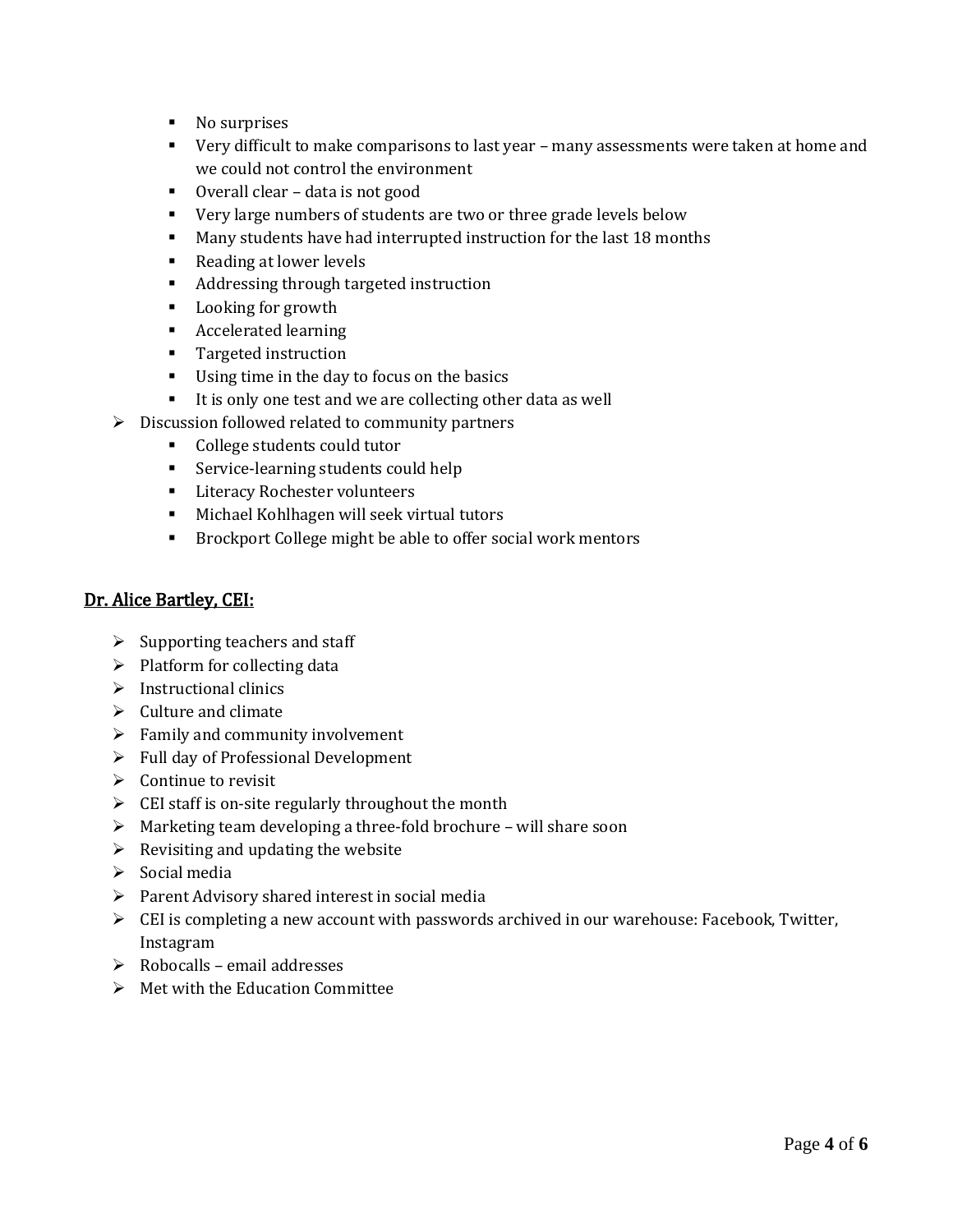## TREASURER'S REPORT – Bliss Owen

- $\triangleright$  Cash continues to be in a strong position
- ➢ RACF investments came in after financial statement was prepared
- ➢ Accounts Receivables at \$903K and Accounts Payable at \$190K due within 30 days all current
- $\triangleright$  A check in the amount of \$842K from the Rochester City School District was lost and has been replaced/received
- $\triangleright$  Wrote off all assets that we left at the former building
- $\triangleright$  Rent paid consistent with last year new lease not signed to date
- $\triangleright$  PPP is income completely forgiven
- ➢ Change in net assets \$805K of that, \$732K is the PPP income
- $\triangleright$  Insero prepares monthly financials
- $\triangleright$  Shares description of what could cause some of the changes timing differences
- $\triangleright$  Expenses will go up when the final lease agreement is signed
- ➢ Real estate taxes have not been received
- $\triangleright$  Will need an amended budget once lease is signed and CEI's contract is finalized

# GOVERNANCE COMMITTEE – Miriam Miranda-Jurado

- $\triangleright$  Board Training has been held weekly
- ➢ Informative
- ➢ Moving forward
- $\triangleright$  Contract with CEI is pending

## CHAIR REPORT – No Report

## PUBLIC COMMENTS

- ➢ Teacher with UCCS for four years expressed concerns about staff turnover
	- Confirmed Leadership Team has been very supportive of staff
	- Leadership assisted him with his certification
	- Made some suggestions to retain staff:
		- $\checkmark$  1/2 day Wednesdays
		- $\checkmark$  Approaching spring tests
			- Saturday School
				- o In the past, 0% passing except for 5% that attended Saturday School
			- $\checkmark$  Recess proctoring training
- ➢ Discussion followed related to onboarding and communication with staff
	- Personal face-to-face meetings/communication
- $\triangleright$  Must do what is best for the students and securing a five-year renewal